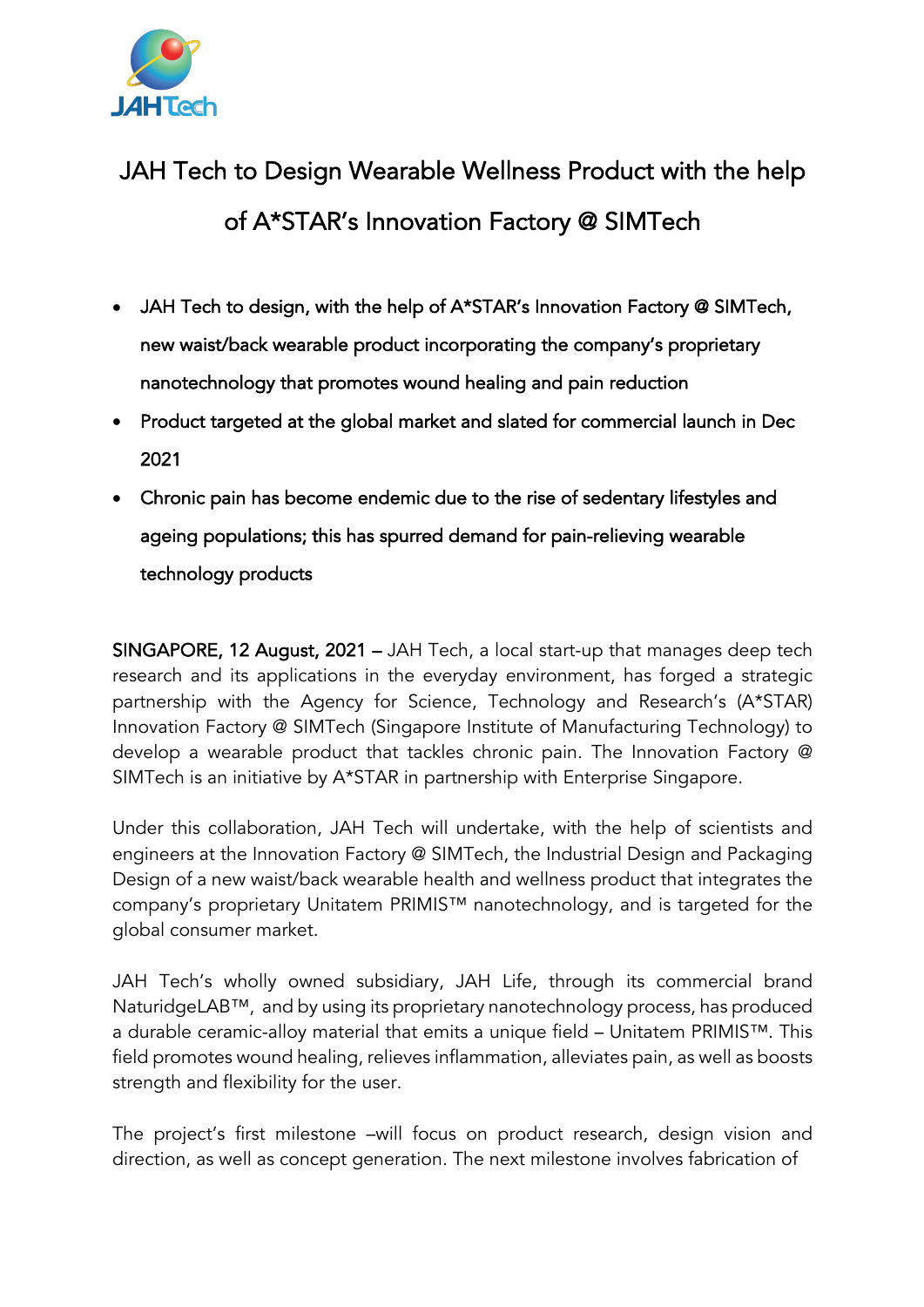

the prototype and is targeted for early September. The third milestone – estimated in early October – incorporates packaging forms and design, as well as the packaging prototype. The final product is slated for commercial launch in December this year.

Chronic pain has become endemic, due to the rise of sedentary lifestyles and ageing populations. At least 10% of the world's population suffers from chronic pain, and an estimated US\$78 billion is spent annually on chronic pain treatments<sup>1</sup>. The most common forms of chronic pain are lower back pain (27%) and neck pain (15%).<sup>1</sup>

These factors are driving increased demand for pain-relieving wearable technology products. According to BIS Research, the global non-opioid pain relief device market was estimated at US\$3.7 billion in 2018, and is expected to be valued at US\$8.8 billion by the end of 2029, reflecting a compound annual growth rate (CAGR) of 8.26% over the forecast period $^2$ .

Tan Chong Hui, the Chief Executive Officer of JAH Tech, commented: "Demand for non-invasive, drug-free pain-relieving technologies continues to rise due to the prevalence of chronic pain. JAH Tech is well-positioned to capitalise on this growth, having developed proprietary nanotechnologies for the health and wellness market through years of cutting-edge research and development. We are honoured to partner the Innovation Factory @ SIMTech in the development of this wearable wellness product, and look forward to a rewarding and successful relationship."

#End#

<sup>1</sup> Data from https://www.thegoodbody.com/chronic-pain-statistics/

<sup>2</sup> Data from https://bisresearch.com/industry-report/non-opioid-pain-relief-device-market.html